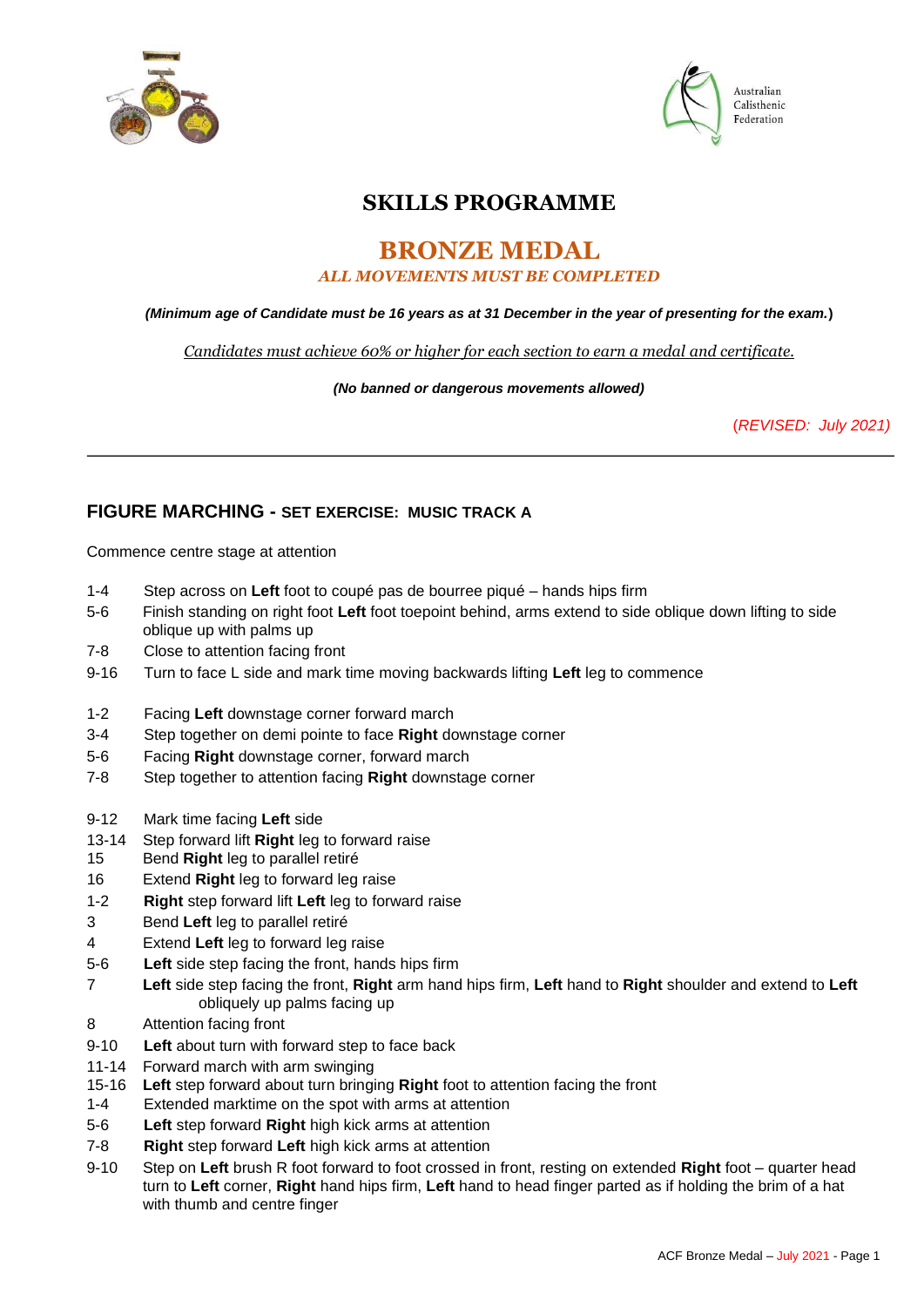## **FREE EXERCISES**

Demonstrate each of the following movements

| 1. Forward Walkover:<br>One leg, own choice                                                                                                                                                               | 2. | <b>Backward Walkover: One</b><br>leg, own choice.                                                                                                                                                                                                                                                              |
|-----------------------------------------------------------------------------------------------------------------------------------------------------------------------------------------------------------|----|----------------------------------------------------------------------------------------------------------------------------------------------------------------------------------------------------------------------------------------------------------------------------------------------------------------|
| 3. Supported Arabesque:<br>Held from behind the other arm forward<br>down with palm down.<br>obliquely<br>One<br>$leg - own choice$                                                                       | 4. | <b>Circular Leg Raise:</b><br>L & R: Developpé forward on fondu carry leg to<br>side as you straighten supporting leg, continue to<br>carry leg into low arabesque on fondu, and close<br>to attention. Arms at hips firm.                                                                                     |
| 5. Side leg mount release<br>L & R: With the arm in front of the leg hold the heel<br>in front or behind, other arm at hips firm, release leg<br>and sustain for 4 counts with arms in curve<br>overhead. | 6. | <b>Tic-Toc in Tiger Stand:</b><br>Commence from forward lunge and forward raise,<br>place forearms on the floor parallel (or $\wedge$ ) with the<br>head off the floor looking between arms. Take<br>first leg over and place foot onto the floor, second<br>leg to touch floor, and recover through to kneel. |

## Select one piece of music **SET MUSIC – TRACK A or B Perform a pre-choreographed exercise including –** -

- Four (4) of the above movements
- Balance of floor work
- Bends using both sides of the body
- Movements with degree of difficulty appropriate to this level

### **ROD EXERCISES**

### **The examiner will request that you perform 2 of the 3 following set combinations** – **To (candidates) COUNTS ONLY**.

All combinations can be executed to the other side if you wish to use a preferred leg.

#### **Combination A**

*Commence at attention* 

| $1 - 4$ | 4 under-grip flashes to the left, on demi-point with right foot devant         |
|---------|--------------------------------------------------------------------------------|
| 5.      | Left side raise twist, commence pas de bourée piqué with right foot            |
| $6 - 7$ | Slide into right vertical twist                                                |
| 8       | Swing rod in left hand down past leg to left side oblique upward strike, right |
|         | side leg catch.                                                                |

*Return to attention.* 

#### **Combination B**

*Commence on demi-pointe right foot devant, with right side oblique twist up.* 

- 1-2 Slide rod towards **right** side and roll into top grip
- 3-4 **Right** side raise twist, small développé to a **left** side toe point on fondu.
- 5-6 Slide rod towards **left** into **right** forward raise twist with curve overhead to face **right**, posé on **right** foot taking **left** leg into low arabesque.
- 7-8 Take rod to **left** back twist forward, step forward toward corner on **left** leg. Finish in **right** back toe point.

#### **Combination C**

*Commence in left leg held arabesque, right arm holding rod in forward strike obliquely down.* 

- 1-4 3 baton flashes with R hand, finish with forward oblique down strike, maintain held balance 5-6 **left** top grip forward raise twist, obliquely down,
- Step forward onto **left** leg to face **right** downstage corner into single leg kneel.
- 7-8 Slide into **left** leg forward split, rolling rod into **right** forward oblique twist up (under grip)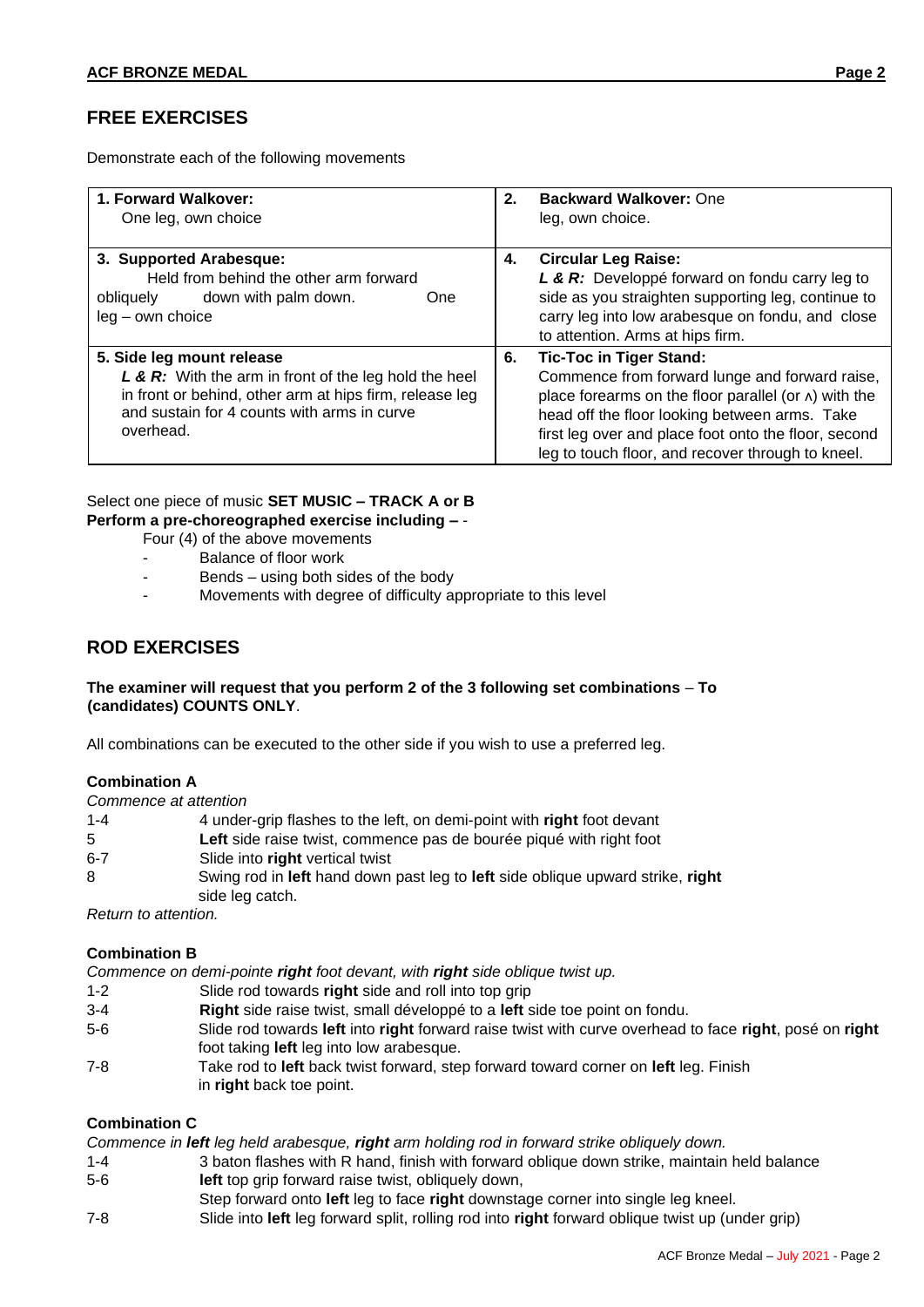## **ROD EXERCISES** cont'd…

## Select one piece of music **SET MUSIC – TRACK A or B**

**Perform a pre-choreographed exercise including** -

- Baton flash (both sides of the wrist),
- Flashing in top grip and under grip and Advanced leg work
- Making full use of the working area in a creative arrangement.

### **CLUB SWINGING**

- **All swings will be requested** 

| 1. Inward:                                       | 2. Outward:                                      |
|--------------------------------------------------|--------------------------------------------------|
| Overhead wrist cross                             | Dual/double hip swing                            |
| Double wrist cross - facing side                 | Chest cross                                      |
|                                                  | Overhead wrist cross                             |
| 3. Parallel: (R or L directions)                 | 4. Side Windmill: (R or L directions)            |
| Double fold at side raise                        | Neck swing - backward side                       |
| Hip/wrist swing                                  | Single hip swing                                 |
| Overhead wrist cross                             | Neck cross – forward side                        |
| 5. Outward Windmill:                             | 6. Inward Windmill:                              |
| Neck swing                                       | Neck swing                                       |
| Big wheel turns                                  | Big wheel turns                                  |
| Single hip swing                                 | Single hip swing-                                |
| - Commence and finish with back swing both hands | - Commence and finish with back swing both hands |
| Single wrist cross - facing side                 | Single wrist cross - facing side                 |

### Select one piece of music **SET MUSIC – TRACK A or B Perform pre-choreographed exercises to include**

### **TRACK A**:

#### **Commence with outward windmill -**

- 16 bars outward windmill, and
- 16 bars parallel
- Both exercises must include appropriate swings for this level including those displaying different swings in each hand.
- Foot and legwork appropriate to this level

### **TRACK B:**

#### **Commence with parallel -**

- 16 bars parallel, and 16 bars outward windmill.
- Both exercises must include appropriate swings for this level including those displaying different swings in each hand.
- Foot and legwork appropriate to this level